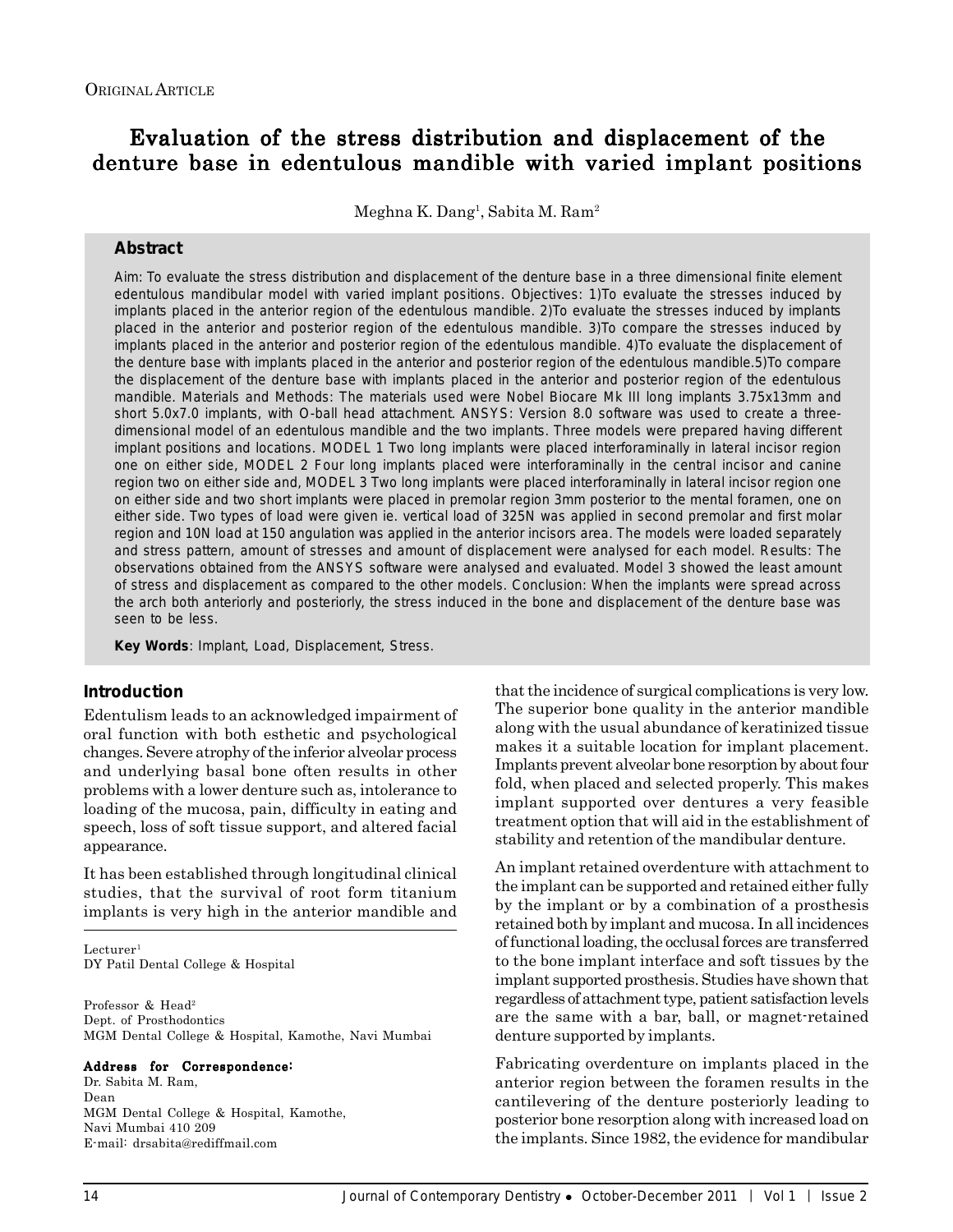overdentures supported by two implants has accumulated sequentially to see them now proposed as the standard service, when opposing maxillary complete dentures. Later, implant-supported dentures were constructed using four implants interconnected by a bar. It was a reliable option because it remained functional even after failure of one of even two implants. Also, placing four implants may reduce the amount of stress over individual implants and may also reduce the displacement of denture in the posterior region, but, the resorption in the posterior region may continue. It was suggested that a more "spread out" arrangement of the implants across the arch gave a "more favourable" distribution of bone stresses around the implants. But the height of bone in the posterior region many a times being inadequate, does not permit the placement of long implants. Therefore short implants could be an option. This would spread out the implants in anterior and posterior regions.

Therefore a finite element study was undertaken to compare the stresses in the bone and displacement of the denture base when implants were placed only in the anterior region and when the implants were spread out both anteriorly and posteriorly. These stresses were analysed by the finite element method by creating a three dimensional finite element model as it can more accurately simulate the geometric and material complexities that exist in real patients. These situations can be simulated in patients, when implant overdentures are planned.

# **Method**

The study was divided into following steps:-

# I Introduction To The Finite Element Analysis

Finite Element Analysis (FEA) is a computer-based numerical technique for calculating the strength and behaviour of engineering structures. The behaviour of an individual element can be described with a relatively simple set of equations. Just as the set of elements would be joined together to build the whole structure, the equations describing the behaviours of the individual elements are joined into an extremely large set of equations that describe the behaviour of the whole structure. The stresses will be compared to allowable or permissible values of stress for the materials to be used, to see if the structure is strong enough.

- II Construction Of The Fea Model : Preprocessor (Modelling) processor (Modelling) A. Construction of the geometric model of the edentulous mandible
- 1. Modeling the alveolar portion of the bone Modeling is done as 3D solid modeling. This model



Three Dimensional Model of Complete Alveolar Portion of The Mandible



Model of Long Implant



Model of Short Implant

simulates bone with different material properties. An edentulous mandible was taken and measurements made at different points along the bone in the antero-posterior and supero-inferior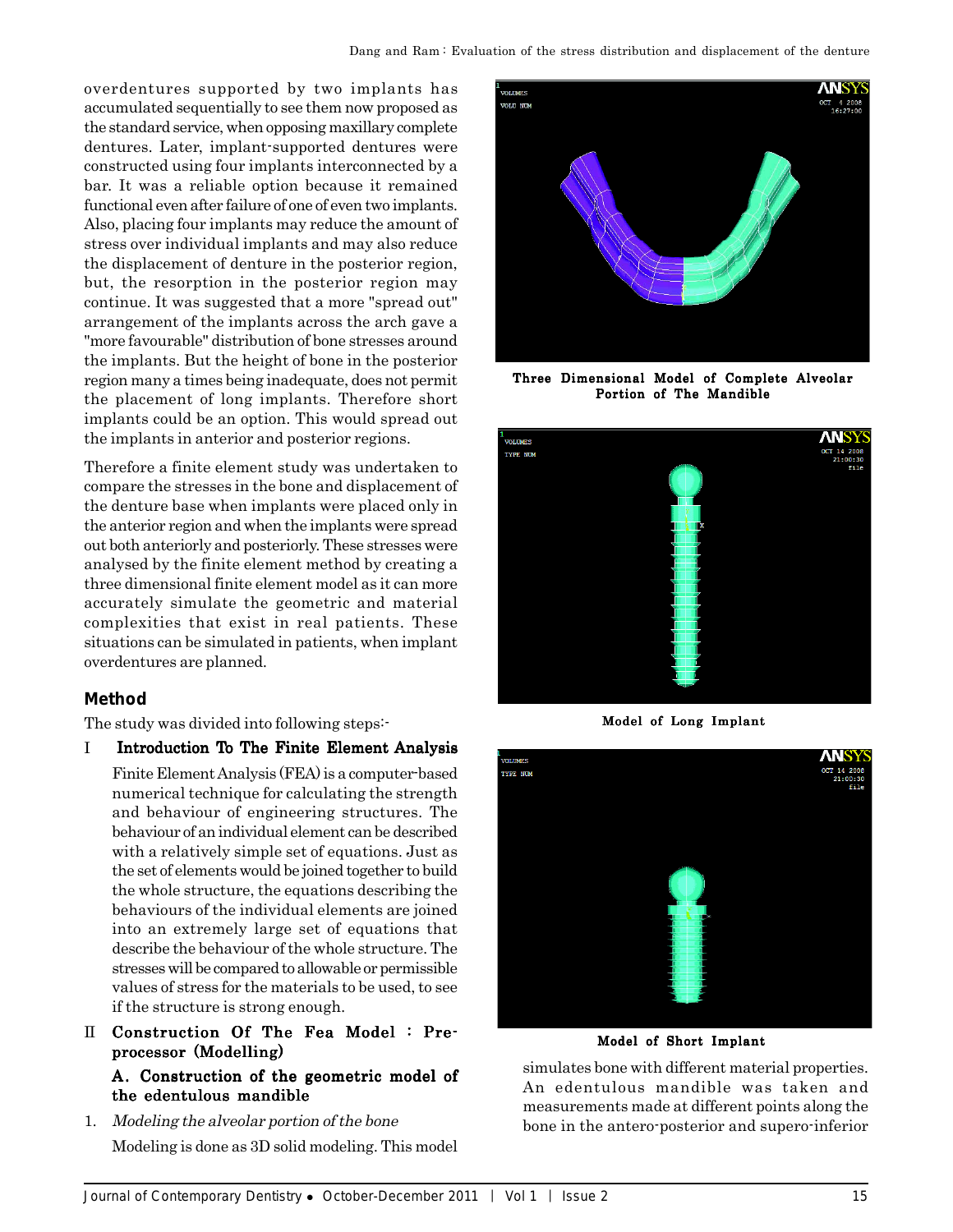plane with the help of vernier callipers. The measurements were given co-ordinates in the x, y, and z planes.

The mandible was made eight mm in width and eighteen mm in height. The canal was modeled by creating a cylindrical volume and the alveolar part of the mandible was modeled till the ramal area. The mental foramen was located at a distance of 30.41mm from midline and 19.38mm from base of mandible.

2. Modeling the implant and attachments

Nobel Biocare Mk III implants were used in the study which were made up of Titaniumaluminium-vanadium (Ti-6Al-4V).

The implant dimensions used were Long implants- 3.75x13.0mm Short implants- 5.0x7.0mm

The threaded part of the implants was embedded in the bone with the 'O-Ball' attachment outside the bone on top of the implant. The 'O-Ball' attachment was modeled as a 1.5mm sphere at the platform of the implant. The external hex design and cylindrical portion of the overdenture attachment was not modeled so as to simplify the nodal configuration and thereby the analysis. The implants were constructed in a similar way to the bone.

3. Placing the implants in bone

The implants were placed in specific positions of the mandible. The mental foramen was taken as a guide for the placement of the posterior implants.

**MODEL 1:** Two long implants were placed interforaminally in lateral incisor region one on either side.

**MODEL 2:** Four long implants placed were interforaminally in the central incisor and canine region two on either side.

**MODEL 3:** Two long implants were placed interforaminally in lateral incisor region one on either side and two short implants were placed in premolar region 3mm posterior to the mental foramen, one on either side.

Complete bond (ankylosed) between implant and bone was considered. The models were loaded separately and stress pattern and amount of stresses were analysed for each model.

4. Modeling the mucosa

Since 'Poissons ratio' for the mucosa was almost negligible as compared to the bone and the implant, it was considered not to create a significant impact on the result and was not modeled.



Model 1- Volume Modelling of Mandible



Model 2- Volume Modelling of Mandible





# 5. Modeling of the denture base

The overdenture was modeled as a SHELL element (Shell 63 element). It had a modulus of elasticity of  $1.022 \times 105$  N/mm<sup>2</sup> and poisons ratio of 0.3. It was modeled as a two dimensional structure. The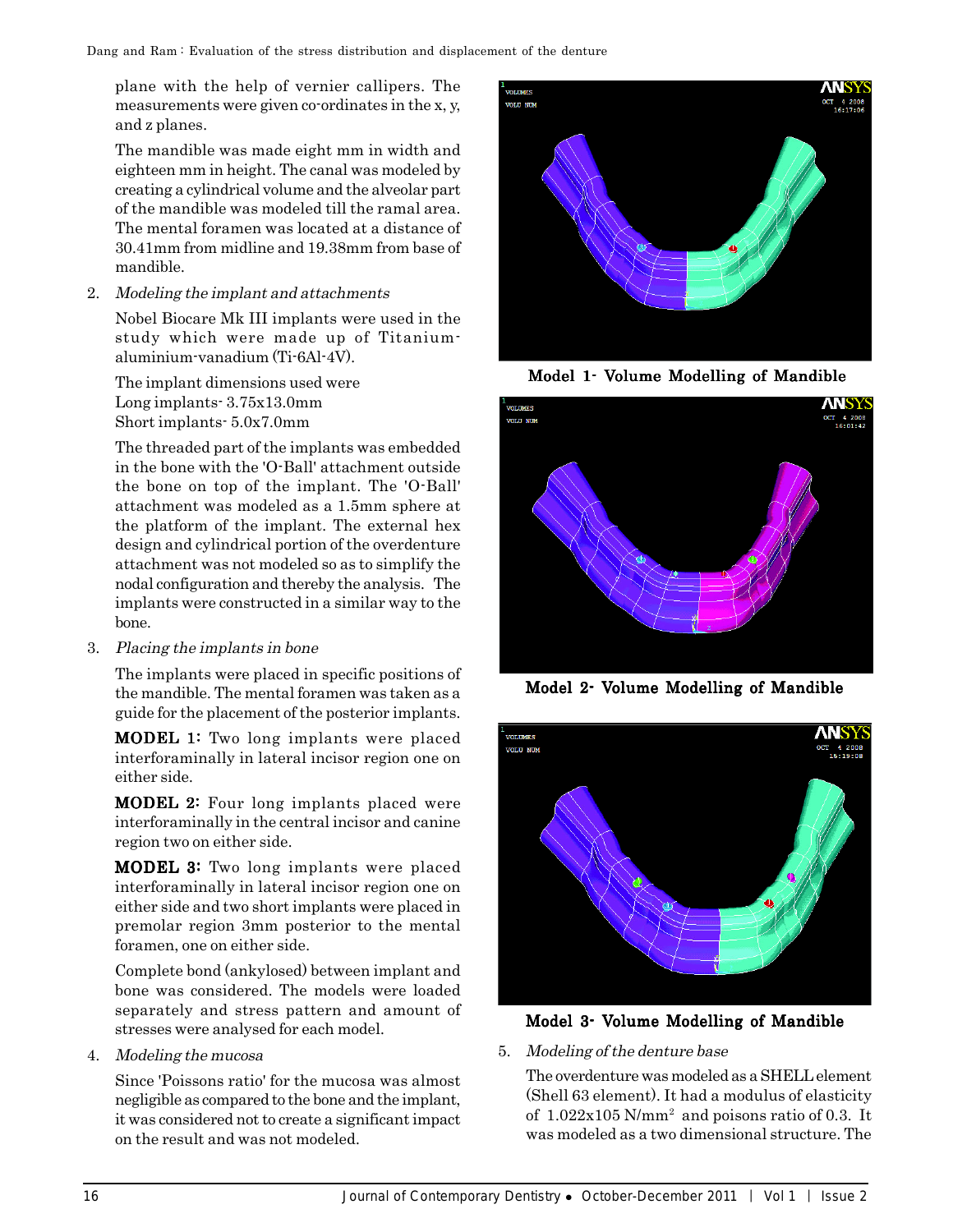

Simulated Load In Molar Area

plate was 3 mm in thickness and kept at a distance of 2 mm from the bone to compensate for the mucosal thickness. The plate touched the overdenture attachments and covered the top part of the alveolar bone and implants.

6. Splitting the mandible into two symmetric parts

Since the mandible is symmetric about its midline, the mandible was sliced through the centre. This simplifies the solving process as less computational data would be generated.

# B. Meshing the model

A three dimensional Finite Element Mesh was created using the Ansys pre-processor. Care was taken to concentrate the mesh pattern in the region where we wanted to study the distribution (i.e. around the implant). For this reason the SOLID 45 element (brick element) type was selected. The element had a 8 node element with quadratic displacement behaviour and was well suited for modeling irregular meshes. Each node had freedom to move in the x, y and z planes. The elements were constructed to be as accurate as possible within the limitations of the software. The completed model consisted of 28889 elements and total of 6223 nodes (4956 for bone and 1267 for implants) with 18669 degrees of freedom.

# C. Assigning the material properties

All the structures depicted in the model (cortical bone, cancellous bone, and the implant) were assumed to be linearly elastic, homogenous and isotropic. The Young's modulus and Poisson's ratio for the different materials used in the study were given by Pierrisnard L, Hure G, Barquins M, Chappard D1. The models were given the properties of Cancellous Type A bone.

| Material Properties    |        |                  |       |  |  |
|------------------------|--------|------------------|-------|--|--|
| Materials<br>Poisson's |        | Young's          |       |  |  |
|                        |        | Modulus<br>(Mpa) | Ratio |  |  |
| Implant                |        | 114              | 0.34  |  |  |
| Cortical Bone          |        | 14               | 0.35  |  |  |
| Cancellous Bone        | Type A | 2.5              | 0.3   |  |  |
|                        | Type B | 1.5              | 0.3   |  |  |
|                        | Type C | 0.5              | 0.3   |  |  |

### D. Applying the boundary conditions

Symmetric boundary conditions were imposed at the mid-symphyseal region since only half the mandible was modeled. The rear end of the mandible was fixed for displacement in all three translations.

# E. Loading of the model

Beam loading was used to put the load. Two loads were applied.

**LOAD 1**  $\cdot$  A vertical load of 325 N was applied in second premolar and first molar region.

**LOAD 2**  $\cdot$  A tipping force of 10 N at 150 angulation was applied in the anterior incisor area.

# II PROCESSOR (SOLVER)

Once the geometry is converted to the finite element form, it is to be solved by the solver which is a part of the software. The results were generated after all the equations were solved. The solver does the following: it generates element matrices, computes nodal displacement values and derivatives, and solves governing matrix equations.

II POST PROCESSOR (RESULT)

The results for the stress and displacement are interpreted from color coded images seen in the 3D finite element models.

# **Results**

The observations were statistically analysed to comparatively evaluate the values obtained. The Stress analysis executed by the Ansys software provided results that enabled visualization of Compressive stress, Von-Mises stress fields in the form of Colour coded bands along with the Displacement. Each colour band represented a particular range of stress value which is given in Newton-mm<sup>2</sup>. The displacement values were observed in mm.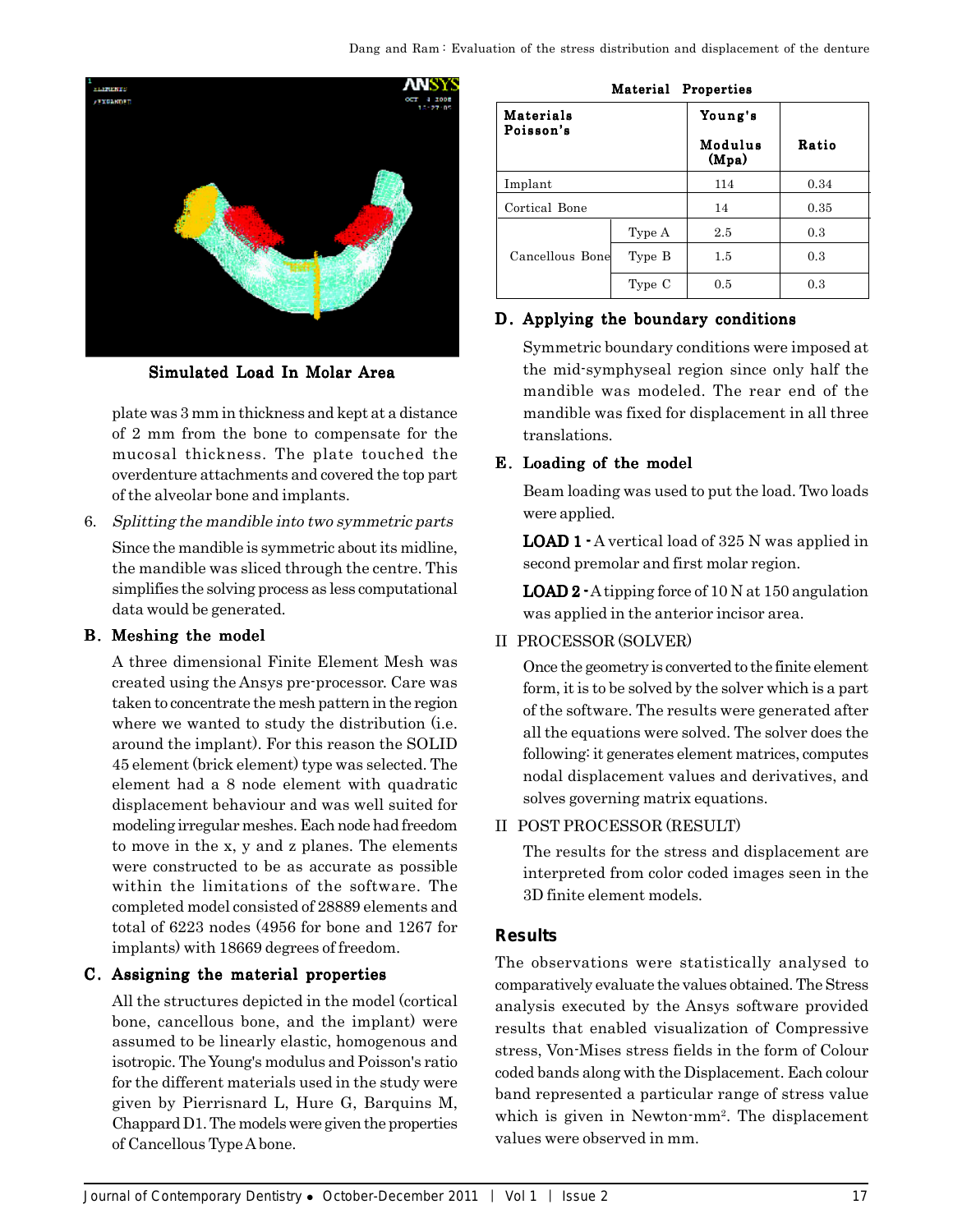#### Analysis of Stress Induced In Bone With Three Different Implant Positions (N/Mm2)

| Model   | Compressive<br>Stress 325N<br>Vertical<br>Load | Von Misses Von Misses<br>Stress 325N Stress 10N<br>Vertical<br>10N<br>Oblique<br>Load | Oblique<br>Load | Resultant<br>Von Misses<br>Stress of<br>325N<br>Vertical<br>Load<br>(Rounded) |
|---------|------------------------------------------------|---------------------------------------------------------------------------------------|-----------------|-------------------------------------------------------------------------------|
| Model 1 | Max. Upto $132 0.352$                          |                                                                                       | $0 - 1.2$       | 351                                                                           |
| Model 2 | Max. Upto 60                                   | $0 - 261$                                                                             | $0 - 0.9$       | 260                                                                           |
| Model 3 | Max. Upto 33                                   | $0 - 160$                                                                             | $0 - 1.1$       | 159                                                                           |

Displacement of Denture Base (Mm)

| Model   | Displacement of Plate<br>With 325N Vertical<br>And 10N Oblique Load | Displacement of Plate<br>With 10N Horizontal<br>Load |
|---------|---------------------------------------------------------------------|------------------------------------------------------|
| Model 1 | 93                                                                  | 0.079                                                |
| Model 2 | 46                                                                  | 0.026                                                |
| Model 3 | 20                                                                  | 0.018                                                |

# Graphs:

Compressive Stress Induced In Bone













# **Discussion:**

Edentulous patients require replacement of teeth for performing function of mastication, speech and esthetics. With advancing age, the rate of resorption increases leaving the patient a dental cripple. The placement of implants for such patients will overcome the problems of retention, stability, comfort and preservation of tissues. Fixed restoration with multiple implants may be the first choice for these patients, but with the deteriorating conditions of the alveolar ridge, placing multiple implants may not be possible. We need to take the maximum advantage of what remains of the patient's oral condition. Complete over dentures with few implants could be the treatment option for these patients in order to fabricate prosthesis that the patient appreciates without overloading the poor denture foundation.

The placement of implant overdentures has become a popular line of treatment. Factors such as location, number, size and distribution of implants over the edentulous arch have been a subject of much debate.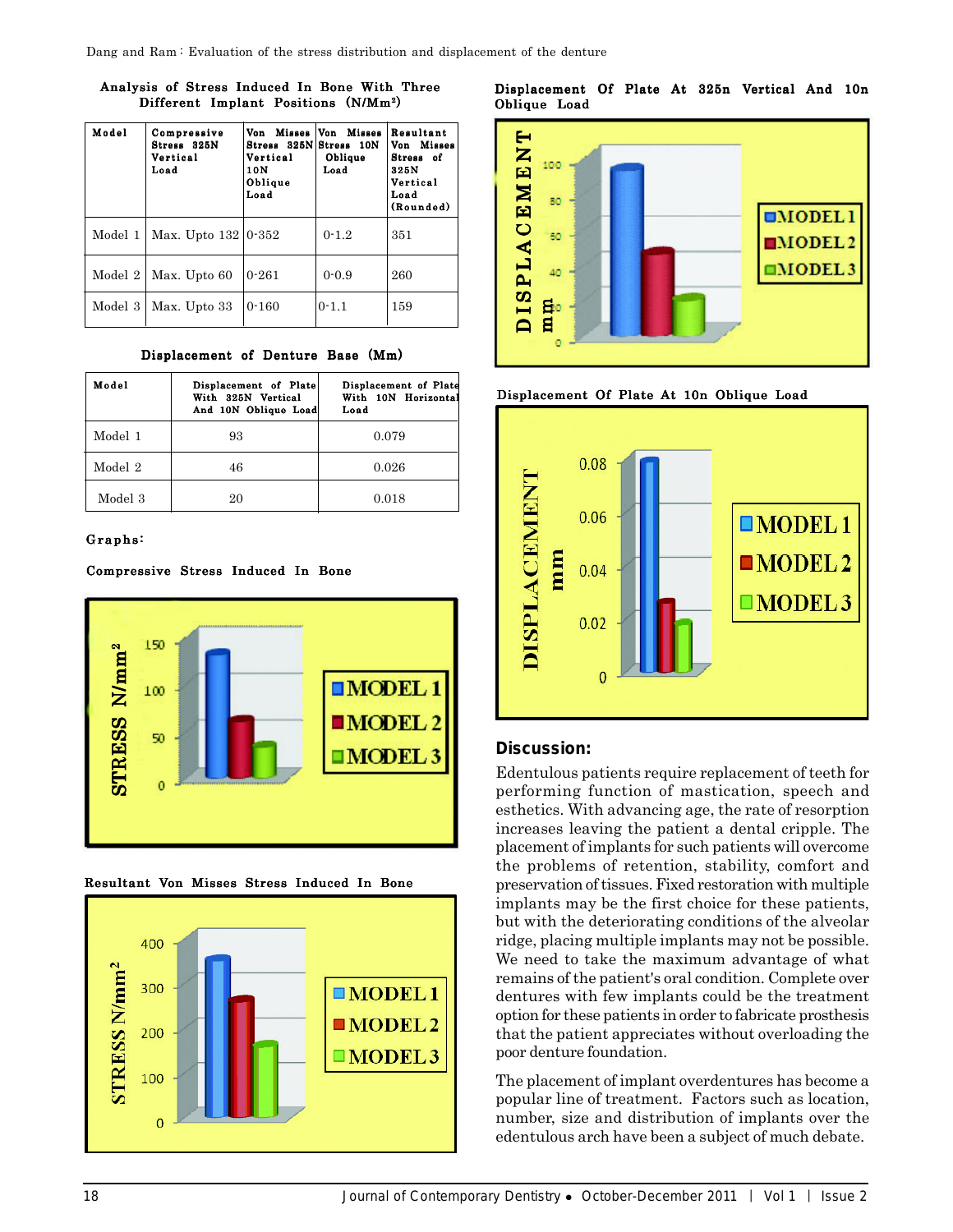This study was 3-D finite element study planned with the two lengths of Nobel Biocare Mk III implants having two different diameters and lengths and three different positions on the edentulous mandible.

 The finite element model of the mandible was modeled and the bone density was incorporated as suggested by Perrishard, Hure, Barquins, Chappard1. For simulation of the overdenture a SHELL element was modeled and was two dimensional. The material properties were assigned according to the literature and the models were meshed. The selection of implants was done to simulate different situations.

For Model 1 two implants of Nobel Biocare 3.75mm x 13mm were placed in the lateral incisor region which according to Hong, Choi, Bak and Kwon<sup>2</sup>, was the best position for placing them for overdentures.

For Model 2 four implants of Nobel Biocare 3.75mm x 13mm were placed in central and canine region as suggested by Misch<sup>3</sup>.

For Model 3 the two anterior implants of Nobel Biocare 3.75mm x 13mm were placed as in Model 1 in lateral incisor region and two posterior implants of Nobel Biocare 5mm x 7mm were placed in posterior region as suggested by Gherke, Spanel, Degidi, Piatelli, and Dhom<sup>4</sup>.

Occlusal forces were applied to simulate the vertical forces (y axis) and the oblique load was applied at 150 angle as suggested by Chun et  $a^{15}$  to simulate the anterior component of the load that bought about the tipping of the denture when tongue comes in contact with the lingual surface of the anterior teeth 6 (x-axis). A combination of occlusal and oblique load simulated the masticatory load in the model. The amount of load applied was in accordance with Kampen, Bitt, Cune, Bosman, and Bozkaya, Muftu<sup>7</sup>. the stresses were observed and analyzed.

It was found that irrespective of the positions of implant the concentration of stresses was near the attachment of the O-ball head to the implant. Less stresses were seen in model with four implants as compared to model with two implants which is contradictory to the studies carried out by different researchers i.e Meijer, Starmans, Steen, Bosman<sup>s</sup> and Visser, Raghoebar, Meijer, Batenburg, Vissink<sup>9</sup>. Maximum stresses and displacement of denture base were observed in model with two implants placed anteriorly which may be attributed to less support. Least stresses were seen in the model with two long implants placed anteriorly and two short implants placed posteriorly along with least displacement of denture base. This may be attributed to the increased number of implants and also their wide distribution and spread across the arch.

The Finite Element Method has proven to be an extremely accurate and precise method for analyzing structures. Although it is not a substitute for clinical experimentation, the use of this method of analysis is warranted as it simulates experimental results, reduces experimentation costs and avoids destructive experimentation.

# **Conclusion**

The study was conducted to evaluate the stress distribution in bone and displacement of the denture base with varied implant positions. Within the limitations of the 3D finite element study the following conclusions were drawn:

- 1. The stresses were maximum with two implants placed in the anterior region.
- 2. The stresses were minimum when the implants were spread anteriorly and posteriorly i.e. two implants in the anterior region and two short implants in the posterior region.
- 3. The stresses with four implants in the anterior region were less than the two implants placed in the anterior region but more than the four implants spread anteriorly and posteriorly.
- 4. Maximum displacement of the denture base was observed with two implants placed in the anterior region.
- 5. Minimum displacement of the denture base was observed with implants spread anteriorly and posteriorly.
- 6. The displacement with four implants placed in the anterior region showed less displacement as compared with two implants placed in the anterior region but more as compared to the four implants placed anteriorly and posteriorly.
- 7. When the implants were spread across the arch both anteriorly and posteriorly, the stress induced in the bone and displacement of the denture base was seen to be less.

# **References:**

- 1. Pierrishard L, Hure G, Barquins M, Chappard D. Two dental implants designed for immediate loading: a finit element analysis. Int J Oral Maxillofac Implants. 2002;17:353-362.
- 2. Hong HR, Choi DG, Bak J, Kwon KR. 3D finite element analysisof overdenture stability and stress distribution on mandibular implant-retained overdenture. J Korean Acad Prosthodont 2007;45(5):633-643.
- 3. Misch CE. Dental implant prosthetics. Treatment options for mandibular implant overdentures. 2nd edition Elsevier publishing; 2005.
- 4. Gehrke P, Spanel A, Degidi M, Piatelli A, Dhom G. FEM analysis on deformation and stress distribution in fixed metal-reinforcedprovisional restorations of immediately loade XiVE implants in the edentulous mandible. Poster presented at 12th International Friadent Symposium 2006 held on march 24-26 at Salzburg, Autria.
- 5. Chun HJ et al. Evaluation of design parameters of osseointegrated dental implants using finite element analysis. J Oral Rehab 2002;29:565-574.